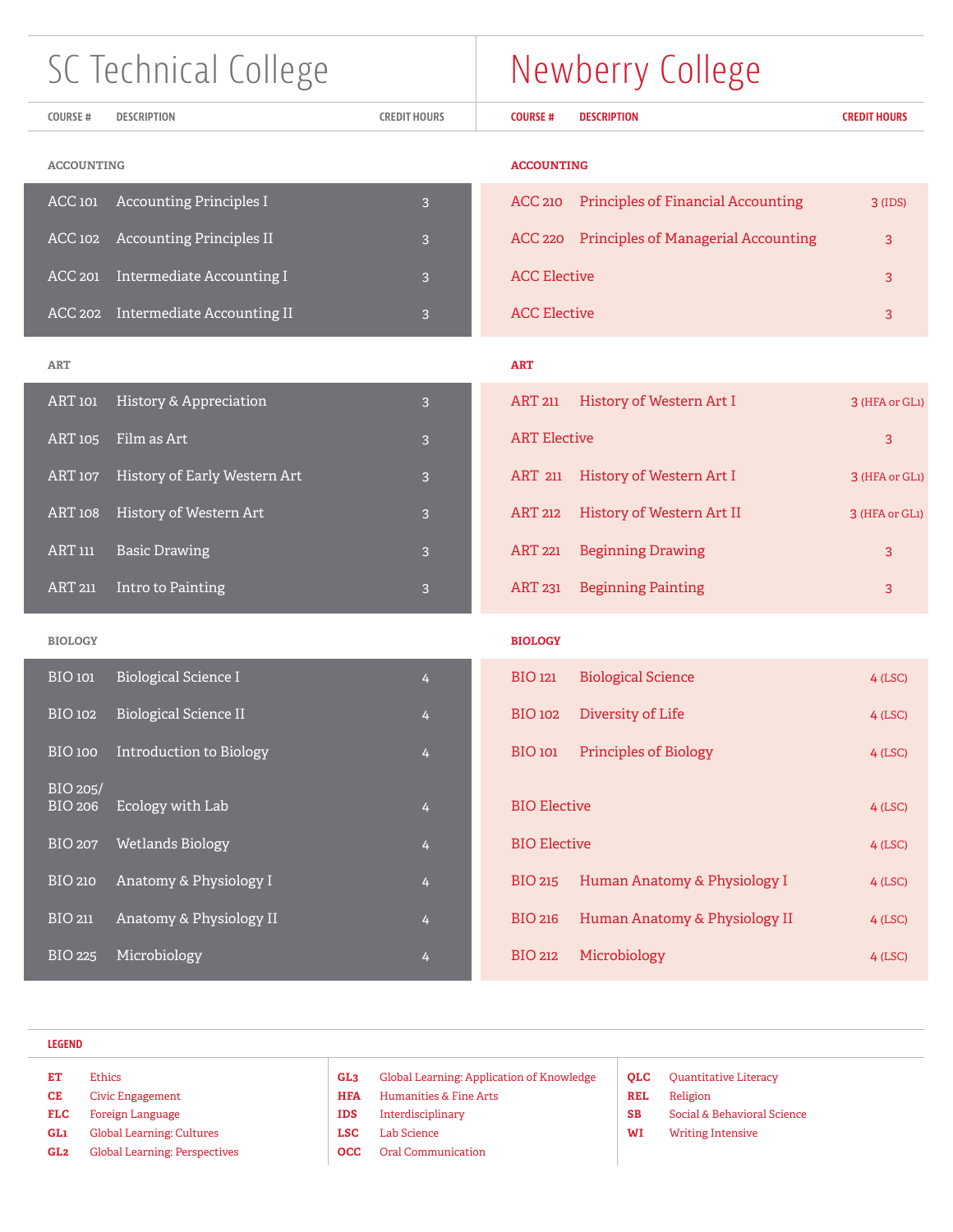| <b>COURSE#</b>          | <b>DESCRIPTION</b>                      | <b>CREDIT HOURS</b> | <b>COURSE#</b><br><b>DESCRIPTION</b>              | <b>CREDIT HOURS</b> |
|-------------------------|-----------------------------------------|---------------------|---------------------------------------------------|---------------------|
| <b>BUSINESS</b>         |                                         |                     | <b>BUSINESS MANAGEMENT</b>                        |                     |
| <b>BUA</b> 101          | Personal Finance                        | $\overline{3}$      | <b>Personal Finance</b><br><b>BUA 241</b>         | 3                   |
| MKT 101                 | Marketing                               | 3                   | <b>Principles of Marketing</b><br><b>BUA 220</b>  | 3                   |
| MGT 101                 | Principles of Management                | 3                   | <b>Principles of Management</b><br><b>BUA 260</b> | $3$ (WI)            |
| <b>BUS 121</b>          | <b>Business Law I</b>                   | 3                   | <b>Business Law</b><br><b>BUA 210</b>             | 3                   |
| <b>CHEMISTRY</b>        |                                         |                     | <b>CHEMISTRY</b>                                  |                     |
|                         | CHM 100 Introduction to Chemistry       | 4                   | <b>CHE Elective (Core)</b>                        | $4$ (LSC)           |
|                         | CHM 105 General, Organic & Biochemistry | 4                   | CHM 101 Concepts in Chemistry I                   | $4$ (LSC)           |
|                         | CHM 110 College Chemistry I             | 4                   | CHM 113 General Chemistry I                       | $4$ (LSC)           |
| CHM 111                 | College Chemistry II                    | 4                   | CHM 114 General Chemistry I                       | $4$ (LSC)           |
|                         | CHM 211 Organic Chemistry I             | 4                   | CHM 231 Organic Chemistry I                       | $4$ (LSC)           |
|                         | CHM 212 Organic Chemistry II            | 4                   | CHM 232 Organic Chemistry II                      | $4$ (LSC)           |
| <b>COMPUTER SCIENCE</b> |                                         |                     | <b>COMPUTER SCIENCE</b>                           |                     |
| CPT 101                 | <b>Introduction to Computers</b>        | 3                   | <b>CSC Elective</b>                               | 3                   |
| CPT 115                 | <b>COBOL Programming</b>                | 3                   | <b>CSC Elective</b>                               | 3                   |
| CPT 132                 | PASCAL Programming                      | 3                   | <b>CSC Elective</b>                               | 3                   |
| <b>CPT 170</b>          | <b>Microcomputer Applications</b>       | 3                   | <b>MIS 210</b>                                    | 3                   |
| CPT 234                 | Programming I                           | 3                   |                                                   |                     |
| <b>ECONOMICS</b>        |                                         |                     | <b>ECONOMICS</b>                                  |                     |
| <b>ECO 201</b>          | <b>Economical Concepts</b>              | 3                   | <b>ECO Elective</b>                               | 3                   |
| <b>ECO 210</b>          | Macroeconomics                          | $\overline{3}$      | <b>Principles of Macroeconomics</b><br>ECO 210    | 3 (QLC)             |
| ECO 211                 | Microeconomics                          | 3                   | ECO 220 Principles of Microeconomics              | 3 (QLC)             |
| <b>ENGLISH</b>          |                                         |                     | <b>ENGLISH</b>                                    |                     |
| ENG 101                 | English Composition I                   | 3                   | <b>INQ 101</b><br>Inquiry                         | 3                   |
| <b>ENG 102</b>          | <b>English Composition II</b>           | 3                   | <b>ENG 113</b>                                    | 3                   |
| <b>ENG 201</b>          | American Literature I                   | 3                   | <b>ENG 230</b>                                    | 3 (HFA)             |
|                         | ENG 202 American Literature II          | $\overline{3}$      | <b>ENG 230</b>                                    | $3$ (HFA)           |
|                         |                                         |                     |                                                   |                     |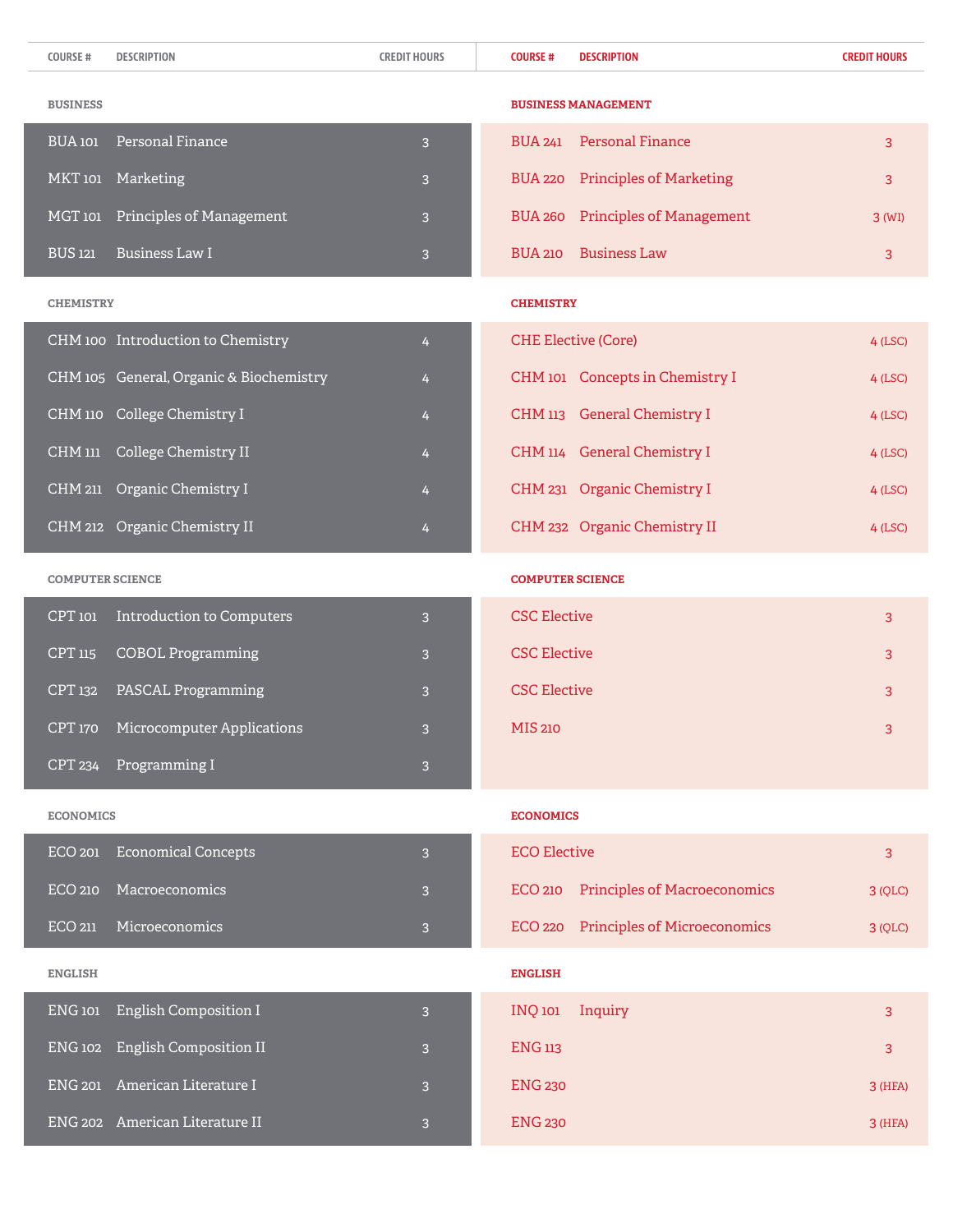| <b>COURSE#</b>   | <b>DESCRIPTION</b>                | <b>CREDIT HOURS</b> | <b>DESCRIPTION</b><br><b>COURSE#</b>                                   | <b>CREDIT HOURS</b> |
|------------------|-----------------------------------|---------------------|------------------------------------------------------------------------|---------------------|
|                  | <b>ENGLISH (CONTINUED)</b>        |                     | <b>ENGLISH (CONTINUED)</b>                                             |                     |
| <b>ENG 203</b>   | <b>American Literature Survey</b> | 3                   | <b>ENG Elective</b>                                                    | 3                   |
| <b>ENG 205</b>   | English Literature I              | 3                   | <b>ENG 220</b>                                                         | 3 (HFA)             |
|                  | ENG 206 English Literature II     | 3                   | <b>ENG 220</b>                                                         | $3$ (HFA)           |
|                  | ENG 208 World Literature I        | 3                   | <b>ENG 250</b>                                                         | $3$ (HFA)           |
|                  | ENG 209 World Literature II       | 3                   | <b>ENG 250</b>                                                         | 3 (HFA)             |
| ENG 214          | Fiction                           | 3                   | <b>ENG Elective</b>                                                    | 3                   |
| <b>ENG 218</b>   | Drama                             | 3                   | <b>ENG Elective</b>                                                    | 3                   |
| <b>ENG 234</b>   | <b>Survey Minority Literature</b> | 3                   | <b>ENG Elective</b>                                                    | 3                   |
| <b>ENG 238</b>   | <b>Creative Writing</b>           | 3                   | ENG 242 Creative Writing                                               | 3                   |
|                  | <b>ENVIRONMENTAL SCIENCE</b>      |                     | <b>ENVIRONMENTAL SCIENCE</b>                                           |                     |
| EVT 101          | Man & His Environment             | 3                   | Introduction to Environmental Science 3 (GLI or LSC)<br><b>ENV 112</b> |                     |
| EVT 120          | Environmental Biology             | 3                   | Introduction to Environmental Science 3 (GLI or LSC)<br><b>ENV 112</b> |                     |
| <b>FRENCH</b>    |                                   |                     | <b>FRENCH</b>                                                          |                     |
| <b>FRE</b> 101   | Elementary French I               | $\overline{4}$      | <b>FRE</b> 101<br>French Elementary Language & Culture I               | $4$ (FLC)           |
| <b>FRE 102</b>   | Elementary French II              | 4                   | French Elementary Language & Culture II<br><b>FRE 102</b>              | $4$ (FLC)           |
| <b>FRE 201</b>   | <b>Intermediate French I</b>      | 4                   | <b>FRE 201</b><br>Intermediate French I                                | $4$ (FLC)           |
| FRE 202          | Intermediate French II            | 4                   | FRE 202 Intermediate French II                                         | $4$ (FLC)           |
| <b>GERMAN</b>    |                                   |                     | <b>GERMAN</b>                                                          |                     |
| GER 101          | Elementary German I               | 4                   | German Elementary Language & Culture I 4 (FLC)<br><b>GER 101</b>       |                     |
| <b>GER 102</b>   | Elementary German II              | 4                   | <b>GER 102</b><br>German Elementary Language & Culture II 4 (FLC)      |                     |
| <b>GER 201</b>   | Intermediate German I             | 4                   | GER 201 Intermediate German I                                          | $4$ (FLC)           |
| GER 202          | Intermediate German II            | 4                   | GER 202 Intermediate German II                                         | $4$ (FLC)           |
| <b>GEOGRAPHY</b> |                                   |                     | <b>GEOGRAPHY</b>                                                       |                     |
|                  | GEO 102 World Geography           | 3                   | Geography<br>GEO 135                                                   | $3$ (GL1/SB)        |

I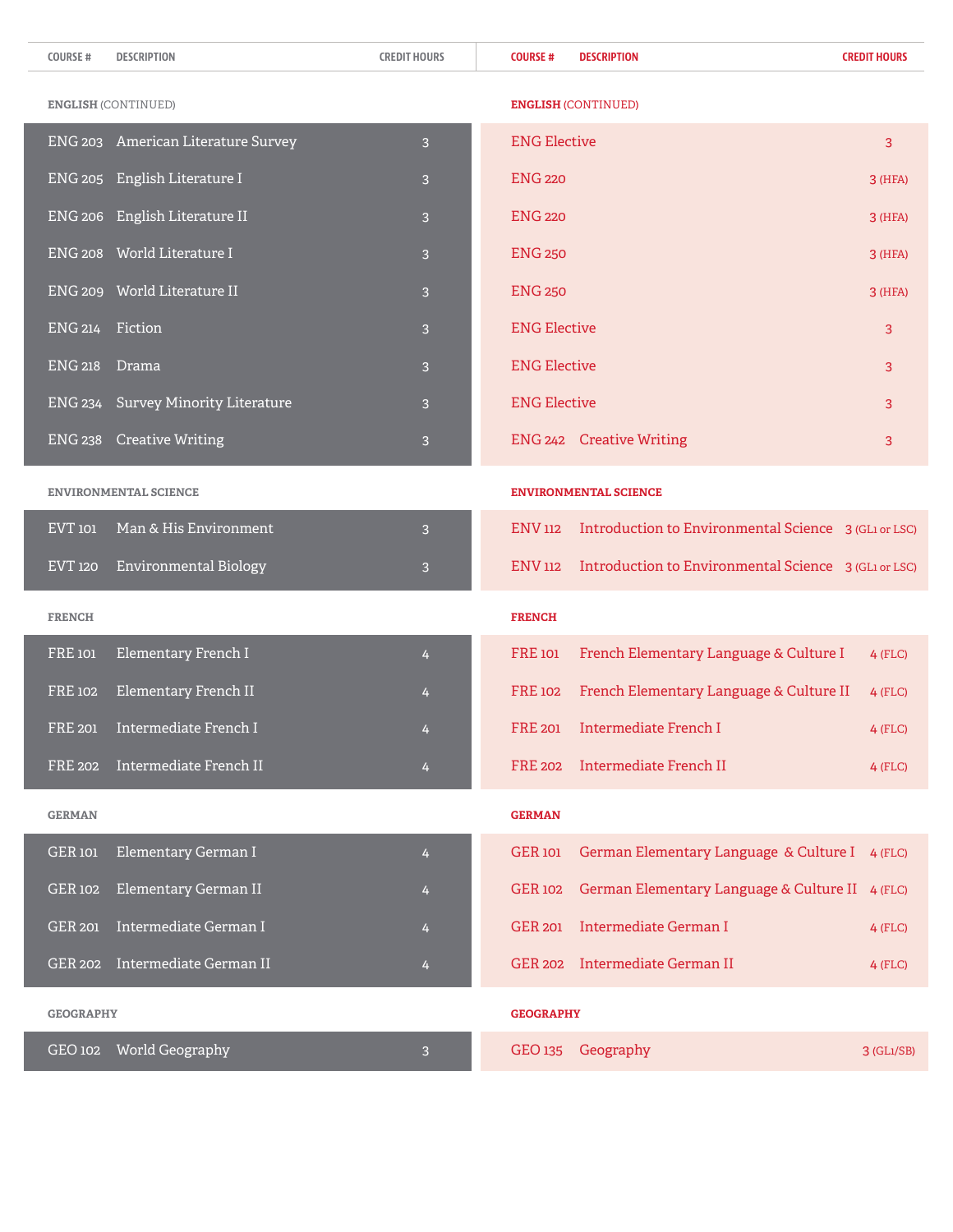| <b>COURSE#</b>      | <b>DESCRIPTION</b>                          | <b>CREDIT HOURS</b> | <b>COURSE#</b>      | <b>DESCRIPTION</b>                           | <b>CREDIT HOURS</b> |
|---------------------|---------------------------------------------|---------------------|---------------------|----------------------------------------------|---------------------|
| <b>HISTORY</b>      |                                             |                     | <b>HISTORY</b>      |                                              |                     |
| HIS 101             | Western Civilization to 1689                | 3                   | $HIS$ $111$         | The Human Story: Prehistory to 1500          | $3$ (GL1)           |
| <b>HIS 102</b>      | Western Civilization to Post 1689           | 3                   | HIS 112             | The Human Story: 1500 to Present             | $3$ (GL1)           |
| <b>HIS 104</b>      | World History I                             | 3                   | $HIS$ 111           | The Human Story: Prehistory to 1500          | $3$ (GL1)           |
| <b>HIS 105</b>      | World History II                            | 3                   | <b>HIS 112</b>      | The Human Story: 1500 to Present             | $3$ (GL1)           |
| <b>HIS 108</b>      | Introduction to East Asian Civilization     | 3                   | <b>HIS 240</b>      | <b>Asian History</b>                         | $3$ (GL1)           |
| <b>HIS109</b>       | Introduction to Latin American Civilization | 3                   | <b>HIS 250</b>      | Latin America                                | 3(GL <sub>3</sub> ) |
| HIS 130/<br>HIS 131 | African-American History                    | 3                   | <b>HIS Elective</b> |                                              | 3                   |
| <b>HIS 201</b>      | American History to 1877                    | 3                   | <b>HIS 120</b>      |                                              | $3$ (GL1/CE)        |
| <b>HIS 202</b>      | American History to Post 1877               | 3                   | <b>HIS 120</b>      |                                              | $3$ (GL1/CE)        |
| <b>HIS 230</b>      | The American Civil War                      | 3                   | <b>HIS Elective</b> |                                              | 3                   |
| <b>HIS 235</b>      | American Military History                   | 3                   | <b>HIS Elective</b> |                                              | 3                   |
| <b>HUMANITIES</b>   |                                             |                     | <b>HUMANITIES</b>   |                                              |                     |
| <b>HSS 201</b>      | <b>Issues in Humanities</b>                 | 3                   |                     | <b>Humanities Elective</b>                   | 3                   |
| <b>HSS 205</b>      | Technology & Culture                        | 3                   |                     | <b>Humanities Elective</b>                   | 3                   |
| <b>MATHEMATICS</b>  |                                             |                     | <b>MATHEMATICS</b>  |                                              |                     |
| <b>MAT 110</b>      | College Algebra                             | $\overline{3}$      | MAT 111             | College Algebra                              | 3                   |
| <b>MAT 111</b>      | College Trigonometry                        | 3                   |                     | MAT 150 Precalculus Mathematics              | 3                   |
| <b>MAT 112</b>      | Precalculus                                 | 3                   |                     | MAT 150 Precalculus Mathematics              | 3                   |
| <b>MAT 120</b>      | Probability & Statistics                    | 3                   |                     | MAT 200 Applied Statistics                   | 3 (QLC)             |
| <b>MAT 122</b>      | <b>Finite College Mathematics</b>           | 3                   | <b>MAT Elective</b> |                                              | 3                   |
| <b>MAT 130</b>      | <b>Elementary Calculus</b>                  | 3                   | <b>MAT Elective</b> |                                              | 3                   |
| <b>MAT 140</b>      | Analytical Geometry & Calculus I            | 3                   | <b>MAT 211</b>      | Calculus I                                   | 3                   |
| <b>MAT 141</b>      | Analytical Geometry & Calculus II           | 3                   |                     | MAT 212 Calculus II                          | 3                   |
| <b>MAT 155</b>      | <b>Contemporary Math</b>                    | 3                   |                     | <b>MAT Elective (Core)</b>                   | 3                   |
|                     | MAT 240 Analytical Geometry & Calculus III  | 3                   |                     | MAT 213 Calculus III: Multivariable Calculus | 3                   |
|                     | MAT 242 Differential Equations              | 3                   |                     | <b>MAT Elective (Core)</b>                   | 3                   |
| <b>MAT 123</b>      | Elementary Math I                           | 3                   |                     | MAT 221 Basic Concept of Math                | 3                   |
|                     | MAT 251 Elementary Math II                  | $\overline{3}$      |                     | MAT 222 Geometry for the Elementary Teacher  | 3                   |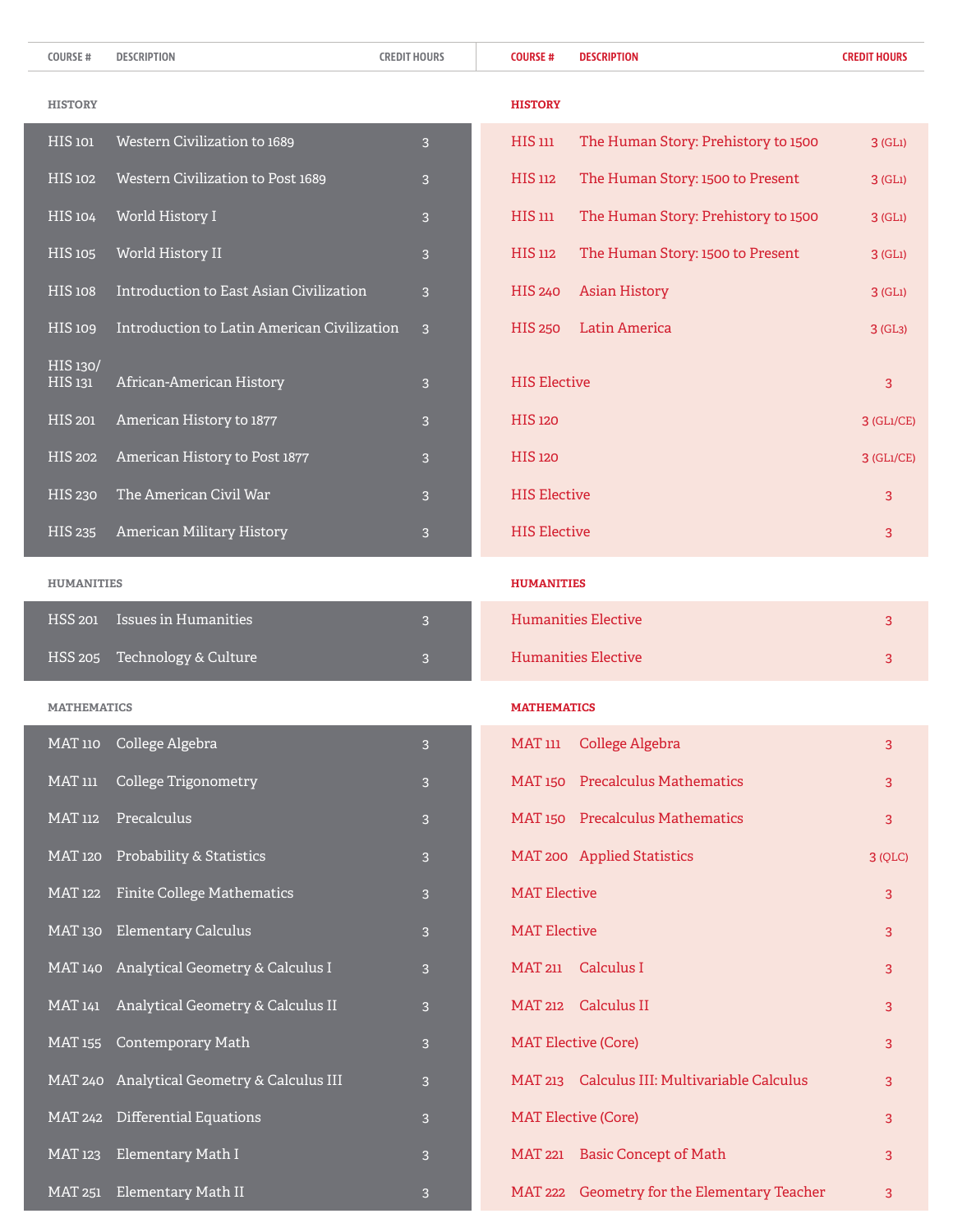| <b>COURSE#</b>     | <b>DESCRIPTION</b>                    | <b>CREDIT HOURS</b>     | <b>COURSE#</b>           | <b>DESCRIPTION</b>                        | <b>CREDIT HOURS</b> |
|--------------------|---------------------------------------|-------------------------|--------------------------|-------------------------------------------|---------------------|
| <b>MUSIC</b>       |                                       |                         | <b>MUSIC</b>             |                                           |                     |
| MUS <sub>101</sub> | Chorus                                | 3                       | <b>MUE 111</b>           | <b>College Singers</b>                    | 1                   |
| <b>MUS 105</b>     | <b>Music Appreciation</b>             | 3                       |                          | MUS 150 Intro to Music Appreciation       | 3 (HFA, GL1 or IDS) |
| $MUS$ 110          | Music Fundamentals                    | 3                       | <b>MUS Elective</b>      |                                           | 3                   |
| <b>PHILOSOPHY</b>  |                                       |                         | <b>PHILOSOPHY</b>        |                                           |                     |
| PHI 101            | Introduction to Philosophy            | 3                       | <b>PHI</b> 101           | Philosophy & Life Today                   | 3                   |
| PHI 105            | Introduction to Logic                 | 3                       | PHI 110                  | <b>Introduction to Modern Logic</b>       | 3                   |
| <b>PHI</b> 110     | Ethics                                | 3                       | <b>PHI</b> 120           | <b>Introduction to Ethics</b>             | $3$ (ET)            |
| PHI 115            | <b>Contemporary Moral Issues</b>      | 3                       | <b>PHI</b> 120           | <b>Introduction to Ethics</b>             | $3$ (ET)            |
| <b>PHYSICS</b>     |                                       |                         | <b>PHYSICS</b>           |                                           |                     |
| <b>PHY 201</b>     | Physics I                             | 4                       | <b>PHY</b> 101           | <b>Fundamentals of Physics I</b>          | $4$ (LSC)           |
| <b>PHY 202</b>     | Physics II                            | 4                       | <b>PHY</b> 102           | <b>Fundamentals of Physics II</b>         | $4$ (LSC)           |
| <b>PHY 221</b>     | <b>Universal Physics I</b>            | 4                       | PHY 213                  | Physics for Science & English Students I  | $4$ (LSC)           |
| <b>PHY 222</b>     | <b>Universal Physics II</b>           | 4                       | PHY 214                  | Physics for Science & English Students II | $4$ (LSC)           |
| AST 101            | Solar System Astronomy                | 4                       | <b>PHY Elective</b>      |                                           | 4                   |
| POLITICAL SCIENCE  |                                       |                         | <b>POLITICAL SCIENCE</b> |                                           |                     |
|                    | PSC 201 American Government           | 3                       |                          | POS 121 American Government               | 3 (GL1/CE, SB)      |
| <b>PSC 215</b>     | State & Local Government              | 3                       | <b>POS 222</b>           | <b>State &amp; Local Government</b>       | 3(SB)               |
| <b>PSC 205</b>     | Politics & Government                 | 3                       | <b>POS Elective</b>      |                                           | 3(SB)               |
| <b>PSYCHOLOGY</b>  |                                       |                         | <b>PSYCHOLOGY</b>        |                                           |                     |
| <b>PSY 201</b>     | General Psychology                    | 3                       | <b>PSY 120</b>           | <b>General Psychology</b>                 | 3(SB)               |
| <b>PSY 203</b>     | Human Growth & Development            | 3                       | <b>PSY 230</b>           | Human Growth & Development                | $3$ (IDS/SB)        |
| <b>PSY 212</b>     | Abnormal Psychology                   | 3                       | <b>PSY 231</b>           | <b>Abnormal Psychology</b>                | 3(SB)               |
| <b>PSY 220</b>     | Psychology of Personality             | 3                       | <b>PSY 232</b>           | Personality                               | 3(SB)               |
| <b>RELIGION</b>    |                                       |                         | <b>RELIGION</b>          |                                           |                     |
| <b>REL 100</b>     | Introduction to the Study of Religion | 3                       | <b>REL 101</b>           | <b>Introduction to Religion</b>           | 3                   |
| <b>REL 102</b>     | Introduction to Biblical Studies      | 3                       | <b>REL 110</b>           | The Biblical Heritage                     | 3                   |
| <b>REL 103</b>     | Comparative Religion                  | $\overline{\mathbf{3}}$ | <b>REL 220</b>           | Religions of the World                    | 3 (GL1)             |